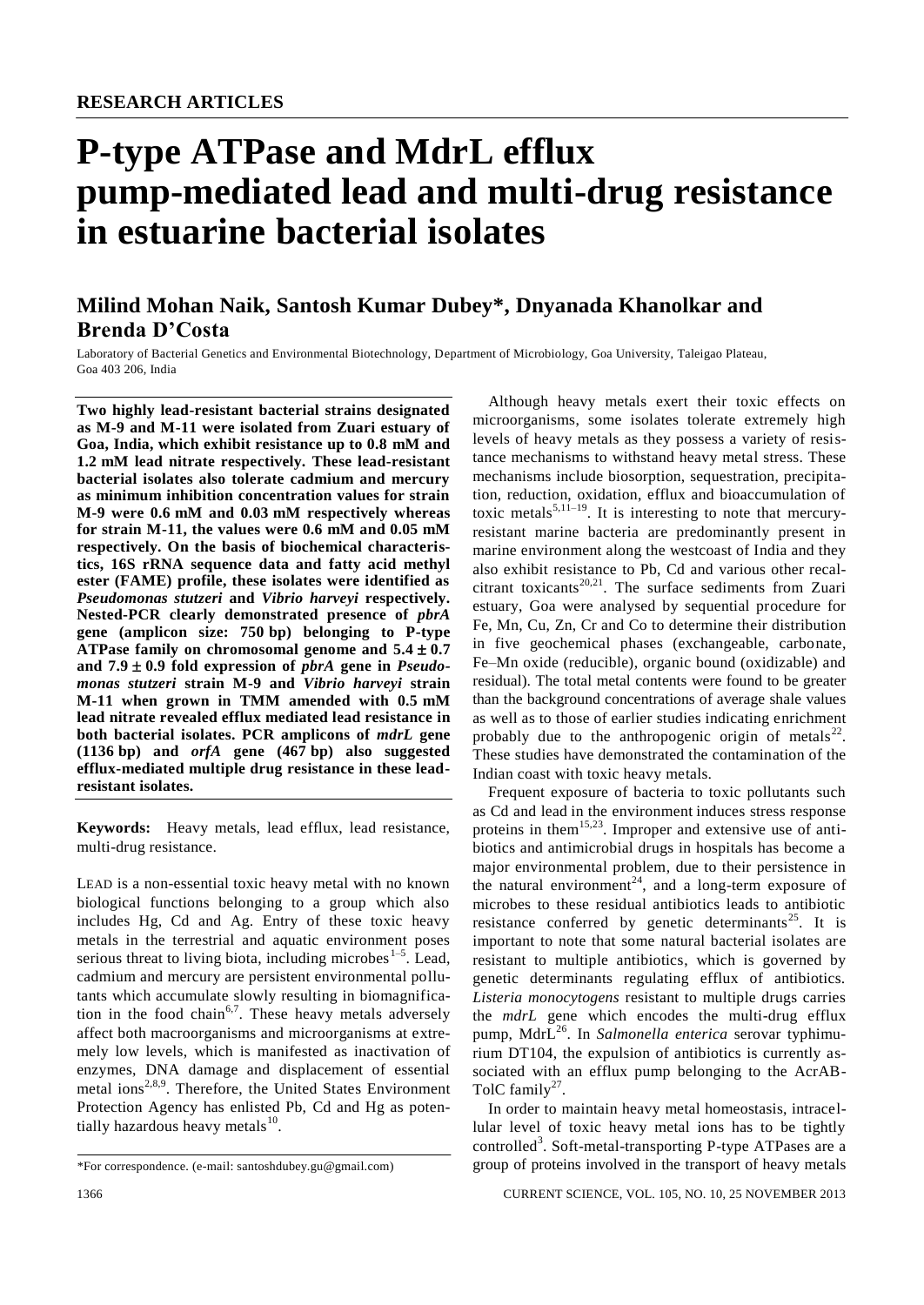across biological membranes and ultimately resulting in bacterial heavy metal resistance<sup>16,28</sup>. These metal transporters prevent the over accumulation of highly toxic and reactive ions, viz. Cu(I), Ag(I), Zn(II), Cd(II) and Pb(II). P-type ATPases can be divided into two subgroups<sup>16,28</sup>: (i) Cu(I)/Ag(I)-translocating ATPases, e.g. *copA* in *Enterococcus hirae*, *Helicobacter pylori*, *Escherichia coli* and (ii) Zn(II)/Cd(II)/Pb(II)-translocating ATPases, e.g. *zntA* in *E. coli* and *cadA* in *Staphylococcus aureus* plasmid, pI258. Complete operon *pbrUTRABCD* conferring efflux-mediated lead resistance has already been deduced11,18 in *Ralstonia metallidurans* CH34. Several P-type ATPases are associated with mobile genetic elements and plasmid encoded lead resistance has also been reported in S. aureus and *R. metallidurans*<sup>11,28</sup>. P-type ATPases represent a *Mycobacterium tuberculosis* strategy to neutralize the toxic effects of zinc in human macrophages and thus play an important role during infection<sup>29</sup>.

In the present study we report isolation, identification and characterization of two highly lead-resistant bacterial strains from estuarine environment of Goa with reference to lead and multi-drug resistance. We also determine their tolerance levels for cadmium and mercury.

## **Materials and methods**

## *Isolation of lead-resistant bacterial strains*

Lead-resistant estuarine bacteria were isolated by spread plating serial dilutions of surface water sample collected from Zuari estuary, on Zobell marine agar plates supplemented with 0.5 mM lead nitrate<sup>30</sup>. Lead-resistant discrete bacterial colonies were further inoculated on TMM (Tris-buffered minimal media) agar plates containing varying concentrations of lead  $n$ itrate<sup>31</sup>. Bacterial isolates tolerating highest lead levels were selected for further characterization.

## *Identification of lead-resistant bacterial isolates*

Two bacterial isolates designated as M-9 and M-11 were selected and identified on the basis of biochemical tests, 16S rDNA sequencing followed by BLAST search  $32$  and FAME profile (Sherlock version 6.0B). 16S rDNA was PCR-amplified using the following eubacterial primers: 8F (5'AGAGTTTGATCCTGGCTCAG3'); 1492R (5ACGGCTACCTTGTTACGACTT3).

## *Construction of phylogenetic tree*

Phylogenetic analysis of the bacterial isolate was done by constructing a phylogenetic tree using MEGA4 software<sup>33</sup>. Evolutionary relationship of the test bacterium with other closely related bacteria was determined using the neighbour-joining method $^{34}$ . The percentage of repli-

CURRENT SCIENCE, VOL. 105, NO. 10, 25 NOVEMBER 2013 1367

cate trees in which the associated taxa clustered together in the bootstrap test was also determined and shown next to the branches.

## *Growth studies*

TMM amended with 0.4% glucose as carbon source, 1.5% NaCl and 0.5 mM filter-sterilized  $\beta$ -glycerol phosphate was used for growth experiments instead of inorganic phosphate in order to minimize lead precipitation as lead phosphate. Lead resistance limit of the selected lead-resistant isolates was studied in TMM supplemented with different concentrations of lead nitrate at  $30^{\circ}$ C, pH 7.5 with a shaker speed of 150 rpm and absorbance was recorded at regular intervals at 600 nm. *E. coli* HB101 was used as lead-sensitive control. Tolerance of these strains to mercury and cadmium was also determined. Lead nitrate, mercuric chloride and cadmium chloride were procured from SRL, India.

## *Bioaccumulation of lead*

Bacterial strains M-9 and M-11 grown in TMM with 0.5 mM lead nitrate separately were harvested in their mid log phase at 8000 rpm for 10 min and cell pellet was washed with 20 mM  $Na<sub>2</sub>EDTA$  for 2 min. Pellets were dried and 0.1 g dried pellet was digested with concentrated  $HNO<sub>3</sub>$  followed by dilution with ultrapure milli Q water<sup>35</sup>. Lead content was analysed by AAS (Varian AA240 FS, Australia).

## *Antibiotic susceptibility testing*

Antibiotic susceptibility of lead-resistant test isolates was tested in Muller–Hinton agar plates (Himedia, India) using standard antibiotic discs according to standard procedures<sup>36</sup>.

## *Detection of pbrA gene*

Nested PCR was done to detect *pbrA* gene amplicon using both genomic and plasmid DNA of test bacterial isolates separately as templates and *pbrA*-specific primers. Plasmid DNA was isolated using alkaline lysis method<sup>37</sup> and genomic DNA using genomic DNA isolation kit (Bangalore Genei, India). Primers for two-step nested PCR were: R 84JC 5'GGAGCATCGTTAATDCC-RTCDCC3'; F (first reaction) 79JC 5'TGACTGGCGA-ATCGGTBCCBG3' and F (second reaction) 81JC 5'GG-ATGTCCTTGTGCTYTART 3' (ref. 38). For PCR, genomic DNA of lead-sensitive *E. coli* HB101 was used as negative control. PCR consists of 50 pmol of each primer, 50 ng template DNA (plasmid/genomic), dNTPs (0.2 mM each), 0.5 U *Taq* DNA polymerase and 1.5 mM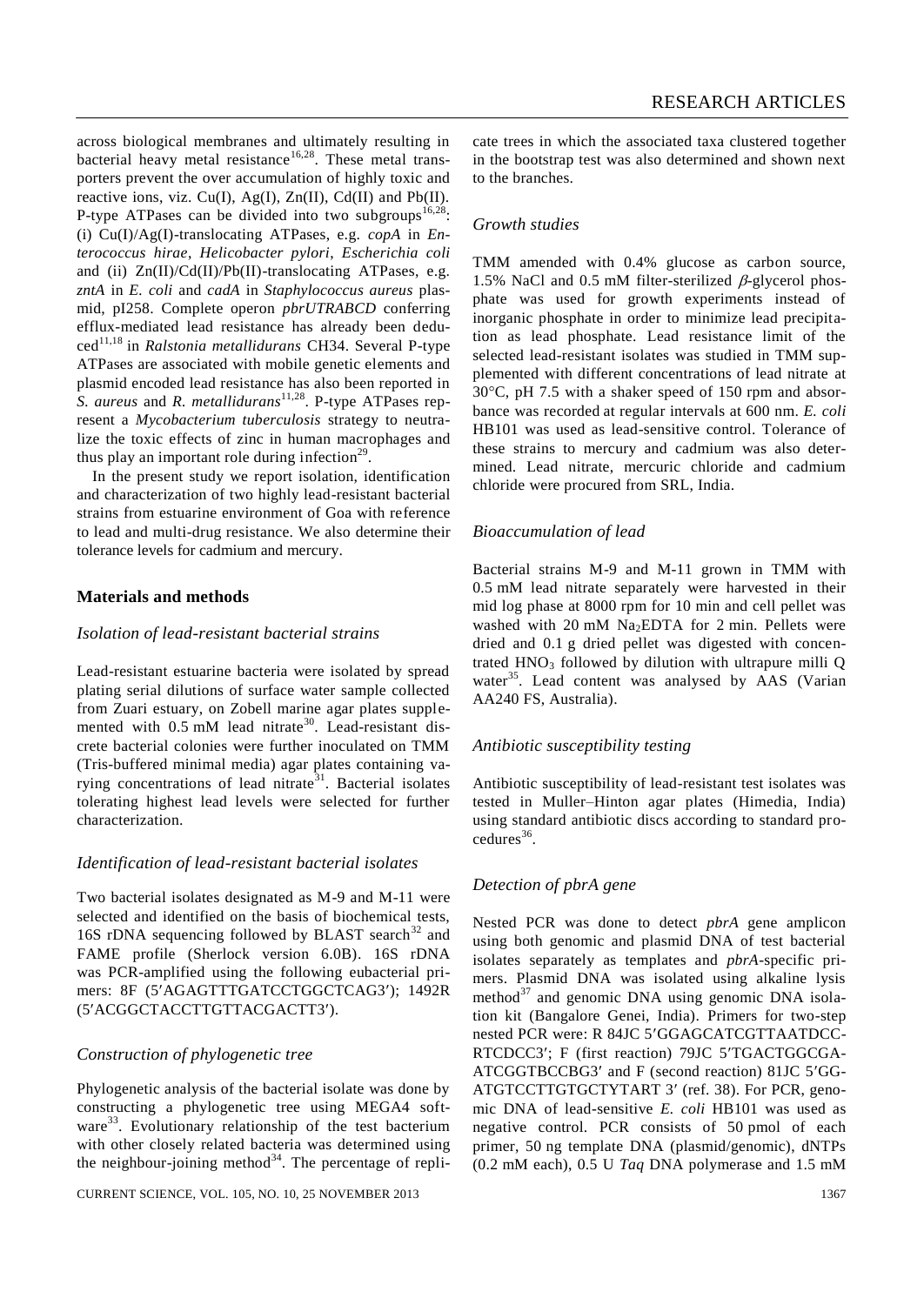## RESEARCH ARTICLES

MgCl<sub>2</sub>. PCR conditions include 10-min hot start step at 94 °C and the first and second PCR reactions were performed for 30 cycles, with  $94^{\circ}$ C melting step for 1 min,  $59^{\circ}$ C and  $49^{\circ}$ C annealing steps for 1 min for the first and second reactions respectively. Extension reaction was performed at  $72^{\circ}$ C for 1.5 min and final extension was performed at  $72^{\circ}$ C for 7 min. PCR product was analysed by agarose gel electrophoresis using 0.8% agarose gel.

## *Detection of mdrL gene*

PCR amplification of *mdrL* gene which regulates multidrug resistance efflux pump, (MdrL) was carried out using the following primers: lltb1 5'-AAATGGATAA-CAGCGGCAG-3' and lltb2 5'-TGTAAGGTAAAATGT-GCTGG-3' and with genomic DNA as template<sup>26</sup>. Antibiotic-sensitive *E. coli* HB101 was used as negative control. PCR reaction was performed using 20 pmol of each primer, 25 ng genomic DNA, 0.2 mM dNTPs and 0.5 U *Taq* DNA polymerase. The reaction conditions include an initial denaturation step of  $94^{\circ}$ C for 2 min followed by 30 cycles of denaturation at  $94^{\circ}$ C for 1 min, annealing at  $50^{\circ}$ C for 1 min and extention at  $72^{\circ}$ C for 1.5 min. Final extention reaction was performed at  $72^{\circ}$ C for 10 min. PCR product was analysed by agarose gel electrophoresis using 0.8% agarose gel.

## *Detection of orfA gene*

*orfA* (transcriptional repressor of *mdrL* gene) was detected through PCR using the following primers: orf 1 5'AAATGATTGCTCGTGAAGCT-3' and orf 2 5'-CGC-ACACCATTTTAATTCTG-3' and with genomic DNA as templates<sup>26</sup>. PCR reaction was performed using 20 pmol of each primer, 25 ng genomic DNA, 0.2 mM of each dNTPs and 0.5 U *Taq* DNA polymerase. The PCR conditions include an initial denaturation step of  $94^{\circ}$ C for 2 min followed by 30 cycles of denaturation at  $94^{\circ}$ C for 1 min, annealing at 50 $\degree$ C for 1 min and extention at 72 $\degree$ C for 1.5 min. Final extension reaction was performed at  $72^{\circ}$ C for 10 min.

## *Isolation of plasmid DNA and transformation*

Plasmid DNA was isolated using alkaline lysis method $37$ . In sterile microfuge tube (1.5 ml), 15–18 h-old culture was harvested for plasmid DNA isolation by centrifugation at 8000 rpm for 10 min at  $4^{\circ}$ C. Bacterial pellet was then subjected to lysis by alkaline solution containing a detergent, sodium dodecyl sulphate (SDS), and an alkali, sodium hydroxide (NaOH). Lysed cell mixture was further neutralized by potassium acetate (pH 5.2). This results in renaturation of plasmid DNA. Since plasmid DNA is covalently closed, it reanneals while genomic DNA forms a precipitate. The plasmid-containing supernatant is carefully removed and used for further analysis. Transformation of plasmid DNA from bacterial strains M-9 and M-11 was performed separately using lead and ampicillin-sensitive *E. coli* HB101 host (Bangalore Genei, India) by heat shock method<sup>39</sup>. E. coli HB101 (host) cells transformed with both plasmids separately were plated on LB agar plates with 50  $\mu$ g/ml ampicillin. Host cells transformed with puc18 DNA served as positive control and ampicillin-sensitive *E. coli* HB101 cells as negative control. After transformation *E. coli* HB101 cells were also plated on TMM agar plates containing 0.2 mM lead nitrate. Transformants which appeared on ampicillin-containing LB agar plates were further checked for presence of plasmids and replica-plated on TMM agar containing 0.2 mM lead nitrate.

## *Expression studies on PbrA gene encoding efflux pump*

*Pseudomonas stutzeri* strain M-9 and *Vibrio harveyi* strain M-11 were grown in TMM amended with 0.5 mM lead nitrate and without added lead nitrate (control) and bacterial cells were harvested after 18 h. RNA extraction for gene expression studies was performed using a QIAGEN RNeasy mini kit (QIAGEN). Reverse Transcriptase-PCR started with a reverse transcription step of 10 min at  $55^{\circ}$ C to synthesize cDNA and then real-time PCR (qPCR) was performed with SYBR Green using iQ 2 cycler (Bio-Rad, USA). Calculation of fold induction (gene expression) was done comparing with the control condition without added Pb(II). All quantitative PCR reactions were performed in triplicate and standard deviation was calculated.

## **Results**

## *Identification of lead-resistant bacterial isolates*

Lead-resistant bacterial isolates, M-9 and M-11, were identified as *P. stutzeri* and *V. harveyi* on the basis of biochemical characteristics<sup>40</sup> and FAME analysis. These isolates were further confirmed by 16S rRNA sequencing followed by NCBI-BLAST search and assigned Genbank accession numbers HQ268731 and HQ268730 respectively. Phylogenetic analyses clearly revealed evolutionary relatedness of *P. stutzeri* strain M-9 and *V. harveyi* strain M-11 with other bacterial strains already reported (Figure 1).

## *Growth behaviour in the presence of lead, cadmium and mercury*

The two bacterial strains *P. stutzeri* M-9 and *V. harveyi* M-11 resist lead nitrate up to 0.8 and 1.2 mM with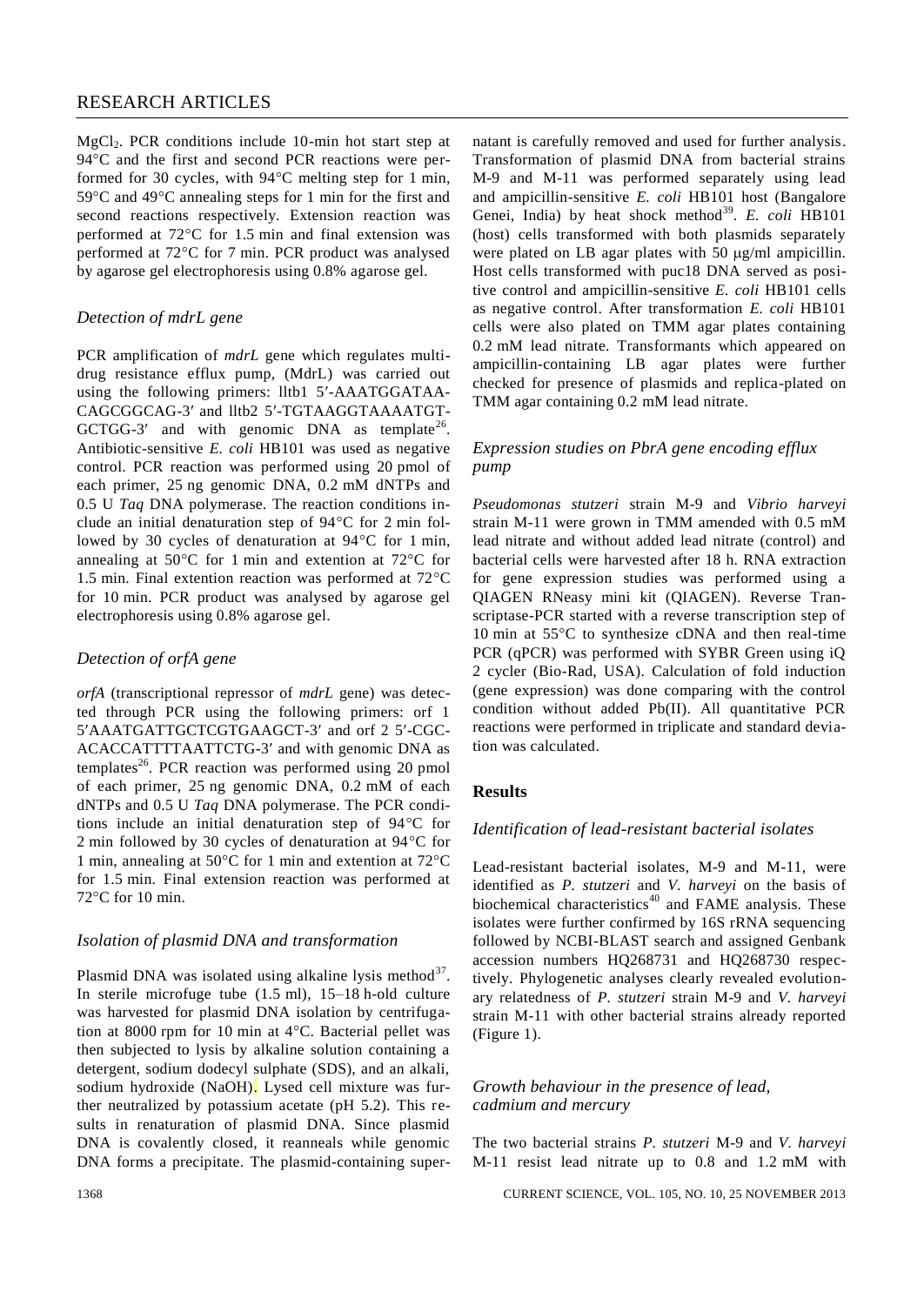

**Figure 1.** Phylogenetic trees showing the evolutionary relationship of the lead-resistant *Pseudomonas stutzeri* strain M-9 and *Vibrio harveyi* strain M-11 with other closely related bacteria using the neighbour-joining method.

**Table 1.** Data showing minimum inhibitory concentration (MIC) of lead nitrate, cadmium chloride, mercuric chloride and antibiotics for *Pseudomonas stutzeri* strain M-9 and *Vibrio harveyi* strain M-11

| Heavy metals/<br>antibiotics | MIC for<br>P. stutzeri strain M-9 | MIC for<br>V. harveyi strain M-11 |
|------------------------------|-----------------------------------|-----------------------------------|
| Lead nitrate                 | $1 \text{ mM}$                    | $1.4 \text{ mM}$                  |
| Cadmium chloride             | $0.6 \text{ mM}$                  | $0.6 \text{ mM}$                  |
| Mercuric chloride            | $0.03 \text{ }\mathrm{mM}$        | $0.05$ mM                         |
| Ampicillin                   | $50 \mu g/disc$                   | $50 \mu g/disc$                   |
| Chloramphenicol              | $30 \mu$ g/disc                   | $30 \mu g/disc$                   |
| Norfloxacin                  | $10 \mu$ g/disc                   | $5 \mu$ g/disc                    |
| Co-trimoxazole               | $25 \mu$ g/disc                   | $25 \mu$ g                        |
| Cephalexin                   | $30 \mu$ g/disc                   | $30 \mu g/disc$                   |
| Nalidixic acid               | $15 \mu$ g/disc                   | $30 \mu g/disc$                   |
| Erythromycin                 | $10 \mu$ g/disc                   | $15 \mu$ g/disc                   |

minimum inhibitory concentrations (MIC) 1 mM and 1.4 mM respectively (Figure 2). MIC of cadmium and mercury for strain M-9 was 0.6 and 0.03 mM respectively, whereas for strain M-11, it was 0.6 and 0.05 mM respectively (Table 1). Ampicillin-resistant *E. coli* HB101 was used as lead-sensitive control as its MIC was 30  $\mu$ M in TMM.

## *Bioaccumulation of lead*

Lead-resistant *P. stutzeri* strain M-9 and *V. harveyi* strain M-11 grown in TMM amended with 0.5 mM lead nitrate bioaccumulate 0.62 and 0.88 mg/g lead respectively.

#### CURRENT SCIENCE, VOL. 105, NO. 10, 25 NOVEMBER 2013 1369

## *Antibiotic susceptibility*

MIC of antibiotics for lead-resistant bacterial strain M-9 was ampicillin (50  $\mu$ g/disc), chloramphenicol (30  $\mu$ g/disc), norfloxacin (10  $\mu$ g/disc), co-trimoxazole (25  $\mu$ g/disc) and cephalexin (30  $\mu$ g/disc) whereas for strain M-11 it was nalidixic acid (30  $\mu$ g/disc), ampicilin (50  $\mu$ g/disc), erythromycin (15  $\mu$ g/disc), chloramphenicol (30  $\mu$ g/disc), cephalexin (30  $\mu$ g/disc)and co-trimoxazole (25  $\mu$ g) (Table 1).

## *Soft-metal-transporting P-type ATPases*

Both M-9 and M-11 strains showed presence of plasmids, which were transformed into lead and ampicillin-sensitive *E. coli* HB101 [\(see Supplementary figures](http://www.currentscience.ac.in/Volumes/105/10/1366-suppl.pdf) 1 and 2, [online\)](http://www.currentscience.ac.in/Volumes/105/10/1366-suppl.pdf). Transformed *E. coli* HB101 with M-9 plasmid DNA separately and transformed *E. coli* HB101 with M-11 plasmid DNA did not grow on TMM agar plates amended with 0.2 mM lead nitrate, but both transformed *E. coli* HB101 showed plasmid-mediated resistance to ampicillin (50  $\mu$ g/ml). Nested PCR using genomic DNA as template, *pbrA/cadA/zntA*-like 750 bp final amplicon was found in both isolates, but using plasmid DNA no PCR amplification was recorded (Figure 3). Genomic DNA encoded 750 bp *pbrA/cadA/zntA*-like amplicons match well with earlier reports<sup>38</sup>. These transporters prevent the over accumulation of highly reactive soft-metals and play an important role in heavy metal resistance.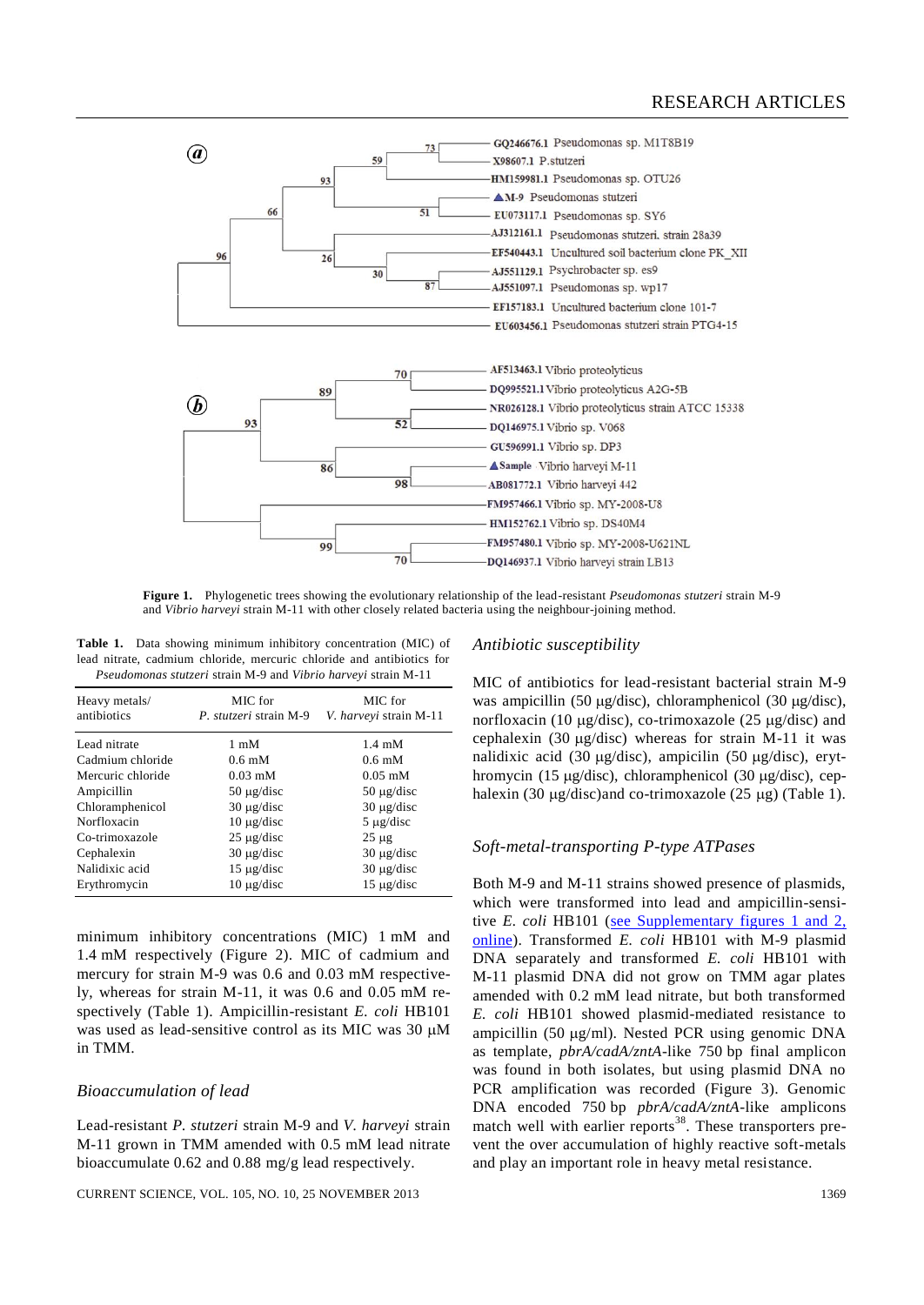## RESEARCH ARTICLES



**Figure 2.** Growth behaviour of (*a*) *P. stutzeri* strain M-9 and (*b*) *V. harveyi* strain M-11 in Tris-buffered minimal media (TMM) amended with different concentrations of lead nitrate.



**Figure 3.** PCR amplification using the *pbrA* primer pair. *a*, Lanes 1, 6, 100 bp DNA marker (M); lanes 2, 3 (M-9) and lanes 4, 5 (M-11), 750 bp PCR amplicons using genomic DNA of *P. stutzeri* stains M-9 and *V. harveyi* strain M-11 respectively, as template; lanes 7, 8 (HB101), negative controls using genomic DNA of lead-sensitive *Escherichia coli* HB101 as template. *b*, Lane 1 (M), 100 bp DNA marker; lane 2 (M-9), 750 bp DNA amplicon using genomic DNA of *P. stutzeri* strain M-9 as positive control; lanes 3, 4 (m-9 and M-11), amplification using plasmids of strain M-9 and strain M-11 as template and lane 5 (HB101), negative control using genomic DNA of lead-sensitive *E. coli* HB101 as template.

## *Detection of mdrL gene confering an efflux-mediated multi-drug resistance*

An amplicon of the expected size (1136 bp) was obtained for both lead-resistant bacterial isolates, suggesting presence of *mdrL* gene which encodes MdrL efflux pump responsible for multi-drug (antibiotics) resistance (Figure 4).

#### *orfA a transcriptional repressor of mdrL gene*

An amplicon of the expected size (467 bp) was obtained for both lead-resistant bacterial isolates, suggesting that *orfA* which is a transcriptional repressor of *mdrL* gene responsible for efflux-mediated multi-drug resistance [\(see](http://www.currentscience.ac.in/Volumes/105/10/1366-suppl.pdf)  [Supplementary figure 3,](http://www.currentscience.ac.in/Volumes/105/10/1366-suppl.pdf) online).

## *Expression studies on pbrA gene encoding efflux pump*

We examined the expression level of *pbrA* gene encoding P-type ATPases efflux pump using quantitative real-time reverse transcription-PCR (qRT-PCR) and found that lead-resistant *P. stutzeri* strain M-9 and *V. harveyi* strain M-11 when grown in TMM amended with 0.5 mM lead nitrate resulted in increase in  $5.4 \pm 0.7$  and  $7.9 \pm 0.9$  fold expression of *pbrA* gene compared to control.

1370 CURRENT SCIENCE, VOL. 105, NO. 10, 25 NOVEMBER 2013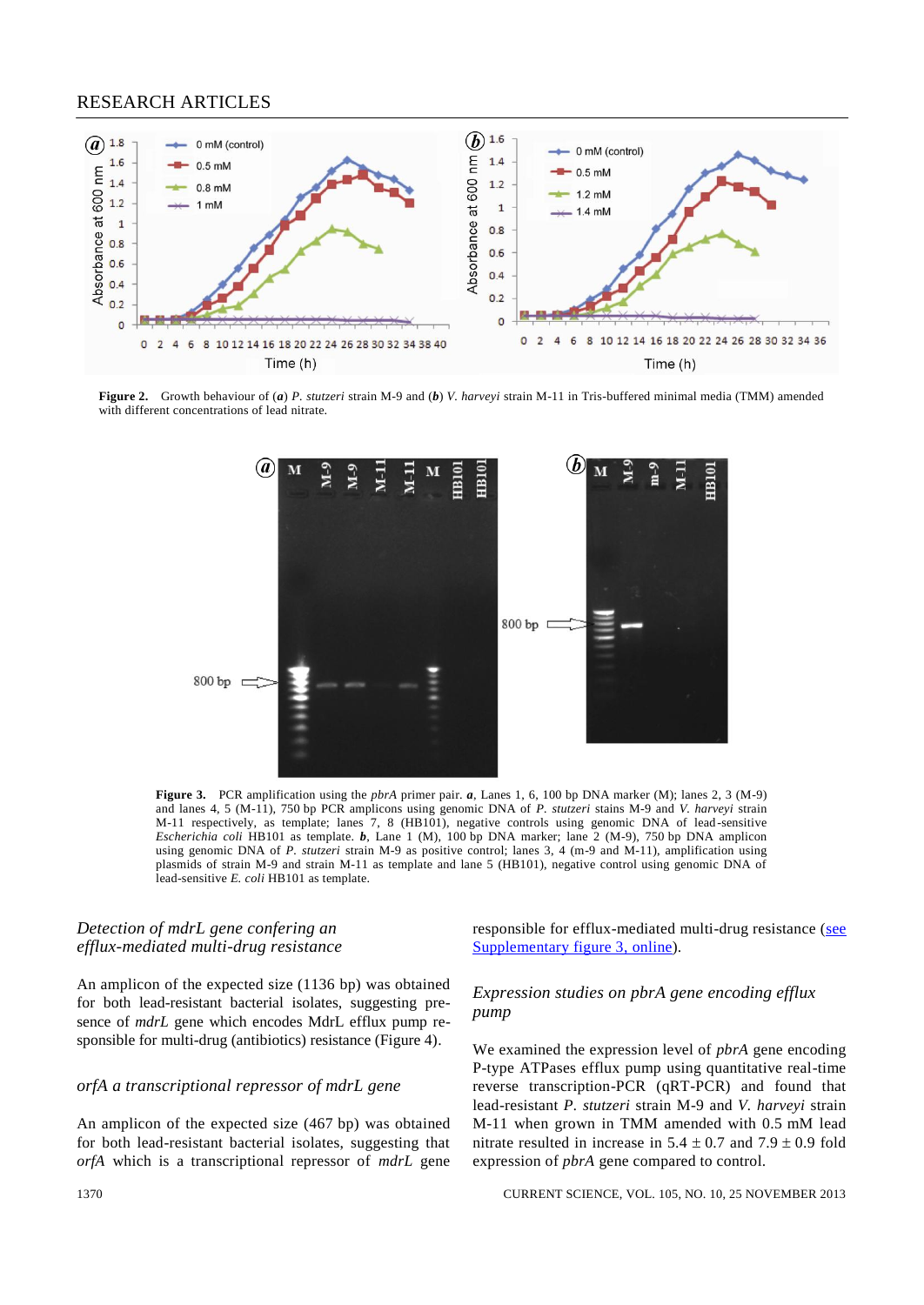

**Figure 4.** PCR amplification using *mdrL* gene and gene specific primer pair. Lanes 2, 3 (M-9) and 4 (M-11), *mdrL* 1136 bp amplicons using genomic DNA of *P. stutzeri* strains M-9 and *V. harveyi* strain M-11 respectively, as templates; lanes 1, 6, 500 bp DNA marker and 100 bp DNA marker respectively; lane 5 (HB101), negative control using genomic DNA of lead-sensitive *E. coli* HB101 as template.

#### **Discussion**

Genes encoding P-type ATPases are commonly present in majority of bacterial and archaeal genomes<sup>41</sup>. P-type ATPases are a family of transmembrane transporters responsible for the movement of ions and small organic molecules in and out of the cell and the subfamily which regulates the transport of heavy metals, the P-type ATPases, exports those metals which are toxic through efflux mechanisms and prevents over accumulation of highly reactive and toxic soft-metals. It thus plays an important role in heavy metal resistance<sup>38,41</sup>. *cadA*, *zntA* and *pbrA* are members of the superfamily of P-type cationtranslocating ATPases, but belong to a group of softmetal transporters. P-type ATPases also represent a multi-drug resistant *M. tuberculosis* strategy to neutralize the toxic effects of zinc in human macrophages<sup>29</sup>. Listeria *monocytogens* resistant to multiple drugs carries the *mdrL*  gene, which encodes the multi-drug efflux pump,  $MdrL^{26}$ . In *S. enterica* serovar typhimurium DT104, the expulsion of antibiotics is currently associated with the efflux pump belonging to AcrAB-TolC family<sup>27</sup>.

In the present article we have demonstrated the presence of genomic DNA encoded P-type ATPases in two lead-resistant estuarine bacterial isolates, *P. stutzeri* M-9 and *V. harveyi* M-11 through Nested PCR amplification of 750 bp *pbrA/cadA/zntA*-like amplicons. Nested PCR confirmed the presence of *pbrA/cadA/zntA*-gene, which encodes P-type ATPases responsible for lead resistance and ruled out the possibility of nonspecific amplification. Also  $5.4 \pm 0.7$  and  $7.9 \pm 0.9$ -fold increase of *pbrA* gene encoding efflux pump was observed in *P. stutzeri* M-9 and *V. harveyi* M-11 respectively, when grown in TMM incorporated with 0.5 mM lead nitrate. This further confirms that P-type ATPases efflux pump encoded by *pbrA*

gene is responsible for lead resistant in these estuarine isolates. Interestingly, both bacterial strains grown in TMM incorporated with 0.5 mM of lead nitrate did not accumulate significant amount of lead (0.62 and  $0.88 \text{ mg/g}$  dry cell weight), which confirms effluxmediated lead resistance. We have also shown that lead resistance is not plasmid DNA-mediated but genomic DNA-mediated, whereas resistance to ampicillin is plasmid-mediated in both bacterial strains. Since leadsensitive *E. coli* HB101 transformed separately with plasmid DNA from lead-resistant strains M-9 and M-11 did not grow on TMM agar plates containing 0.2 mM of lead nitrate, this confirms that lead-resistance is by stains M-9 and M-11 is by genomic DNA encoded P-type ATPases responsible for toxic heavy metal resistance by efflux mechanism. PCR amplification of 1136 bp *mdrL* gene encoding MdrL pump is responsible for effluxmediated multi-drug resistance and 467 bp *orfA* gene which encodes transcriptional repressor of *mdrL* gene in both bacterial strains<sup>26</sup>. These strains also showed multiple antibiotic resistance which confirmed the presence of *mdrL* gene responsible for efflux-mediated multi-drug resistance. Borremans *et al.*<sup>11</sup> reported resistance to 0.4 mM lead nitrate by *R. metallidurans* CH34 through PbrA efflux transporter-mediated lead resistance. However in the present study estuarine (Zuari estuary) bacterial isolates *P. stutzeri* M-9 and *V. harveyi* M-11, could resist 0.8 and 1.2 mM lead nitrate. This is the highest ever reported lead resistance in bacteria by employing PbrA efflux transporter (P-type ATPases efflux pump) $^{11,18}$ .

Metal contamination functions as a selective agent in proliferation of antibiotic resistance which is referred as co-selection (co-resistance and cross-resistance)<sup>42</sup>. Bacterial response and resistance against heavy metals and antibiotics appear to be directly related to their presence in environmental sites at higher levels<sup>4,20,21,25</sup>. Therefore, multiple heavy metals and antibiotic-resistant bacterial strains present in estuarine environment may serve as an indicator of the level of heavy metal and drug contamination in the aquatic environment. The present study clearly reveals that these estuarine bacterial isolates possess *pbrA* gene encoding P-type ATPase for lead resistance and *mdrL* gene for multi-drug resistance via efflux pumps, suggesting possible contamination of Zuari estuary with heavy metals/antibiotics. Therefore this study will also help outline heavy metal and antibiotic-resistant determinants (genes) in estuarine bacteria.

- 1. Konopka, A. *et al*., Microbial biomass and activity in leadcontaminated soil. *Appl. Environ. Microbiol.*, 1999, **65**, 2256– 2259.
- 2. Nehru, B. and Kaushal, S., Effect of lead on hepatic microsomal enzyme activity. *J. Appl. Toxicol*., 1992, **12**, 401–405.
- 3. Nies, D. H., Microbial heavy-metal resistance. *Appl. Microbiol. Biotechnol.*, 1999, **51**, 730–750.
- 4. Ramaiah, N. and Chandramohan, D., Ecological and laboratory studies on the role of luminous bacteria and their luminescence in coastal pollution surveillance. *Mar. Pollut. Bull*., 1993, **26**, 190–201.